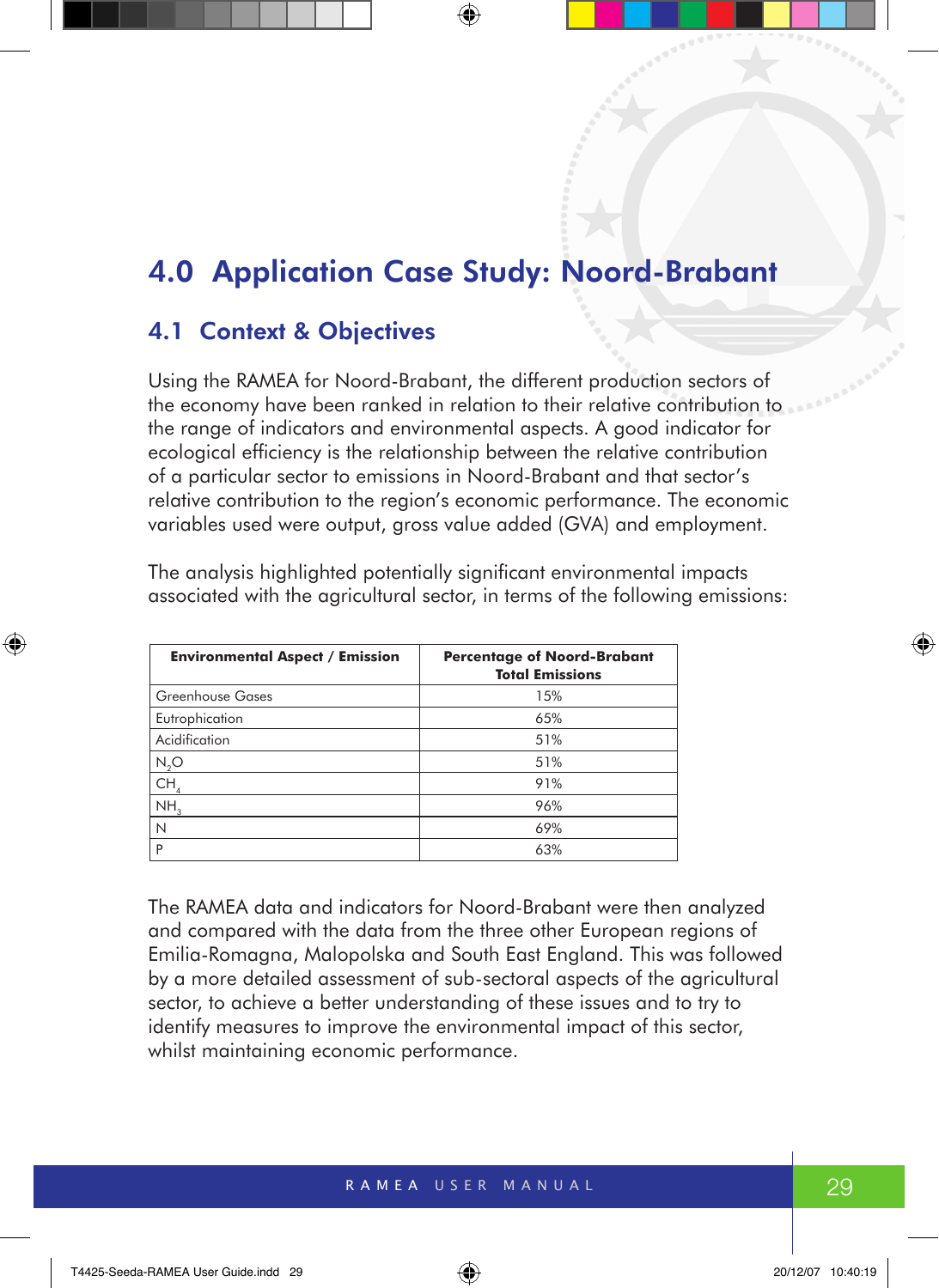## 4.2 Agricultural Sector Analysis

### 4.2.1 Application of RAMEA

#### *The Environmental Dimension of Agriculture*

An analysis of the RAMEA of 2003 produces the following results for the agriculture sector in Noord-Brabant (N B). In terms of economic output it contributes 2.84% in NB, compared to 17.9% for the Netherlands (NL) as a whole. It also contributes 1.87% to the gross value added, 1.2% to the compensation of employees, 2.8% to the gross operating surplus and 3.62% to employment in NB.

However, in relation to environmental impact, the agricultural sector in NB contributes 6.42% to the total  $CO<sub>2</sub>$  emissions of production (6.22% of total emissions), 51.24% to  $N_2O$  emissions (50.25%), 91.59% to the CH<sub>4</sub> emissions (87.83%), 16.07% to the NOx emissions (13.45%), 13.71% to the  $SO<sub>2</sub>$  emissions (13.44%), 96.52% to the NH<sub>3</sub> emissions (90.45%), 69.19% to N emissions (58.24%), 63.21 to the P emissions (53.99%), 1.1% to the waste  $(0.7\%)$ , 25.33% to the PM<sub>10</sub> emissions  $(20.14\%)$ , 15.44% to GHG theme of production (12.88), 51.72% to acidification (46.12%) and 65.97% to eutrophication (55.96%).

From these numbers it is evident that the agricultural sector in NB has relatively high impact on the environment in terms of air emissions, which in principle, is also valid for the rest of the Netherlands. The agricultural sub-sectors of Noord-Brabant were then compared with data from the other regions, summarized in the table opposite.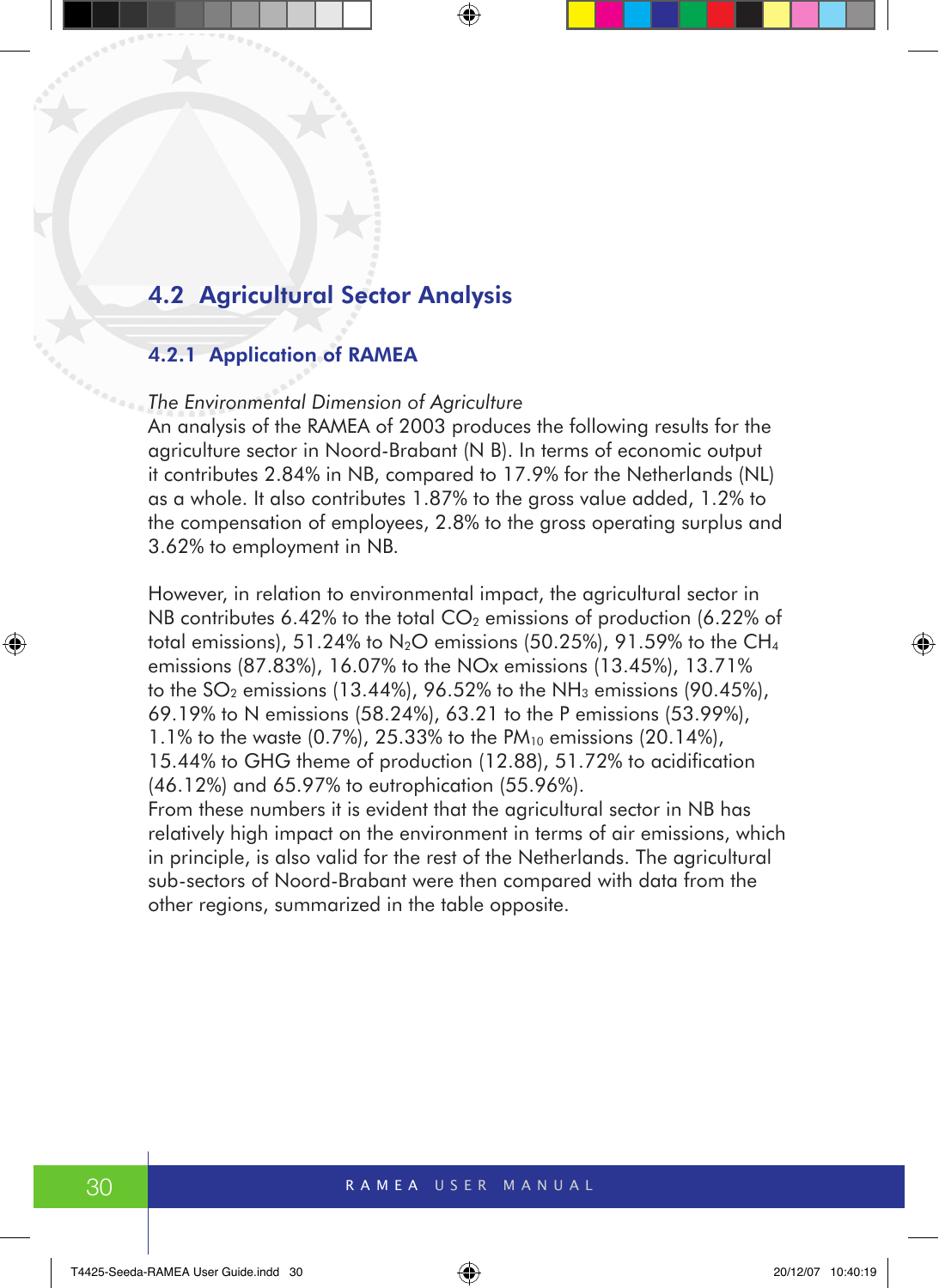| .                                  |           |           |           |         |
|------------------------------------|-----------|-----------|-----------|---------|
| <b>Agricultural Sector</b>         | <b>NB</b> | <b>MP</b> | <b>SE</b> | ER      |
| GHG/output 2003                    | 1.19      | 1.93      | 0.06      | 0.88    |
| <b>GHG/GVA 2003</b>                | 3.94      | 5.21      | 0.14      | 1.40    |
| GHG/pop.2003                       | 1921,43   | 563.28    | 24.53     | 1142.33 |
| <b>Acidification / output 2003</b> | 0.02      | n.a.      | n.a.      | n.a.    |
| <b>Acidification / output 2003</b> | 0.36      | n.a.      | n.a.      | n.a.    |
| <b>Acidification / GVA 2003</b>    | 1.19      | n.a.      | n.a.      | n.a.    |
| Acidification / capita 2003        | 577.32    | 0,40      | n.a.      | 0,70    |
|                                    |           |           |           |         |

| ×<br>. . | ł | ۰, |  |
|----------|---|----|--|

Data source: P Stauvermann Calculations and data from RAMEA partners

Unfortunately, comprehensive data is not currently available for ER and SE. However, looking at the available data of the agricultural sector, the GHG emissions per output, GHG emissions per gross value added and GHG emissions per inhabitant in NB in almost every case are higher than in ER and SE. Only the GHG emissions per output and per GVA in MP are exceeding the values in NB. Why is this so in NB?

To try to answer to this question, the number of farm animals in each region was analyzed, taking into account the farms grazing and / or breeding livestock; in NB farm animal ownership ranges between 52% (COROP West-Noord Brabant) and 67% (COROP Centraal Noord-Brabant) of farms<sup>8</sup>.

8The figures are based on the work of Bos, de Haan & Sukkel (2007) and calculations by P Stauvermann.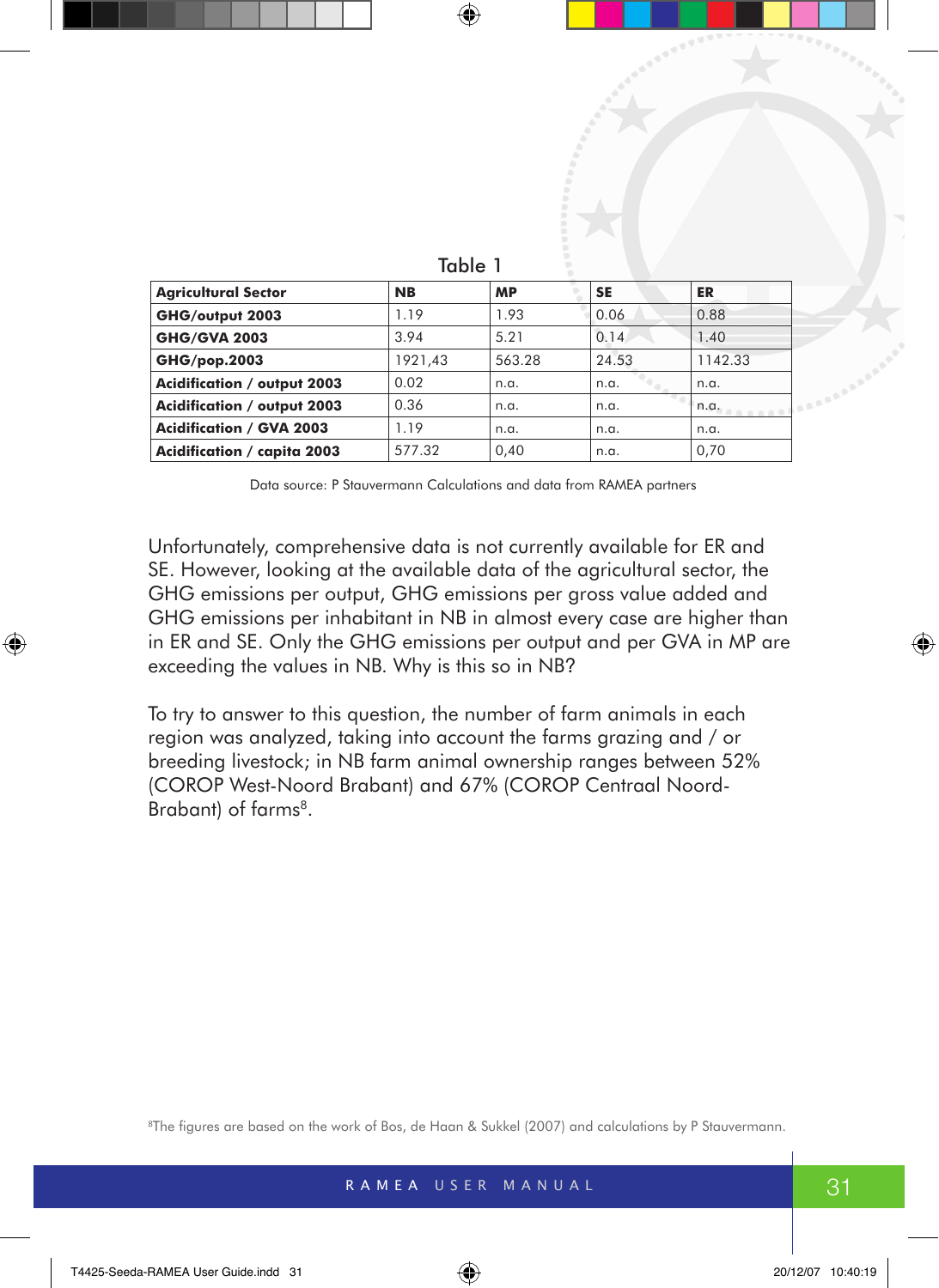| 2003                                  | Emilia-<br>Romagna | <b>The</b><br><b>Netherlands</b> | Noord-<br><b>Brabant</b> | Malopolska | <b>South East</b><br><b>England</b> |
|---------------------------------------|--------------------|----------------------------------|--------------------------|------------|-------------------------------------|
| units                                 | '000               | '000                             | '000                     | '000       | '000                                |
| <b>Beef Cattle</b>                    | 652.4              | 3759.2                           | 638.9                    | 273.9      | 496                                 |
| Cows                                  | 301.6              | 1621.8                           | 238.5                    | 183.2      | 180                                 |
| <b>Buffalos</b>                       | 0.6                | 0                                | 0                        | $\Omega$   | $\Omega$                            |
| <b>Pigs</b>                           | 1579.9             | 11169.1                          | 4787.3                   | 538.3      | 289                                 |
| Sheep                                 | 89.8               | 1184.6                           | 83.3                     | 79.1       | 980                                 |
| <b>Goats</b>                          | 8.4                | 274.2                            | 105.2                    | 25.1       | na                                  |
| <b>Horses</b>                         | na                 | 126.3                            | 27.4                     | 33.8       | na                                  |
| Poultry                               | na                 | 81232                            | 23198.5                  | 6340.1     | na                                  |
| <b>Total surface</b><br>in 1000 ha    | 2211.7             | 3735.8                           | 508.2                    | 1519       | na                                  |
| Agricultural<br>Surface in<br>1000 ha | 1166.6             | 1924.3                           | 260.3                    | 749        | 1065.5                              |

Table 2

Data source: Eurostat 2007

This indicates that the numbers of cattle and cows in NB are higher than in the other regions. The agricultural land area is also much larger. The number of pigs in NB is at least twice as high as in the other three regions. Additionally, just around 43% of all Dutch pigs are located in Noord-Brabant. The table below assesses the density of animals per ha (100m x 100m) of the total regional area.

a<sub>aaaaa</sub>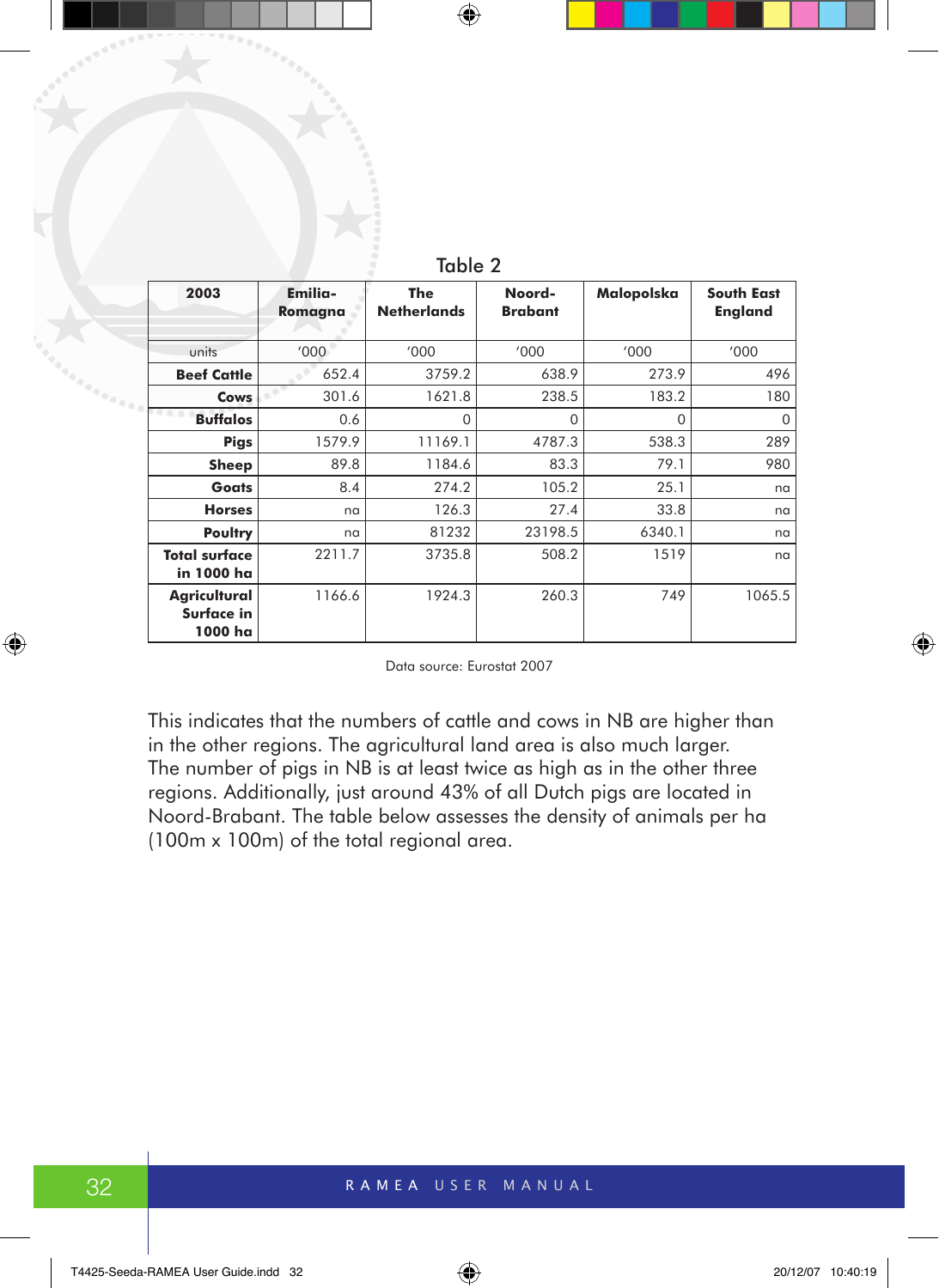| 2003               | Emilia-<br>Romagna | <b>Netherlands</b> | Noord-<br><b>Brabant</b> | South-East<br><b>England</b> | Malopolska |
|--------------------|--------------------|--------------------|--------------------------|------------------------------|------------|
| Animals/ha         |                    |                    |                          |                              |            |
| <b>Beef Cattle</b> | 0.294              | 1.00               | 1.252                    | 0.168                        | 0.180      |
| Cows               | 0.136              | 0.434              | 0.469                    | 0.091                        | 0.120      |
| <b>Buffalos</b>    | 0.0002             | $\Omega$           | 0                        | O                            | $\Omega$   |
| <b>Pigs</b>        | 0.714              | 2.989              | 9.420                    | 0.589                        | 0.354      |
| <b>Sheep</b>       | 0.040              | 0.317              | 0.163                    | 0.010                        | 0.052      |
| <b>Goats</b>       | 0.003              | 0.073              | 0.207                    | 0.006                        | 0.016      |
| <b>Horses</b>      | Na                 | 0.033              | 0.053                    | 0.010                        | 0.022      |
| Poultry            | Na                 | 21.744             | 45.648                   | 4.679                        | 4.173      |

|--|--|--|

Data source: Eurostat and P Stauvermann calculations

This shows that NB also has the highest density of cattle, cows, pigs, goats, horses and poultry. The average occupancy of on an average ha of land in NB comprises 1.2 cattle, 0.5 cows, 9 pigs, 0.2 goats, 0.05 horses and 46 poultry and 0.21 humans. From this viewpoint it could appear that NB is overcrowded with farm animals. If we only take into account the agriculture area of each region we get the following results for NB per ha; 2.5 cattle, 0.9 cows, 18 pigs, 0.4 goats, 0.1 horses, and 89 poultry.

The next table examines the relationship of animals per capita.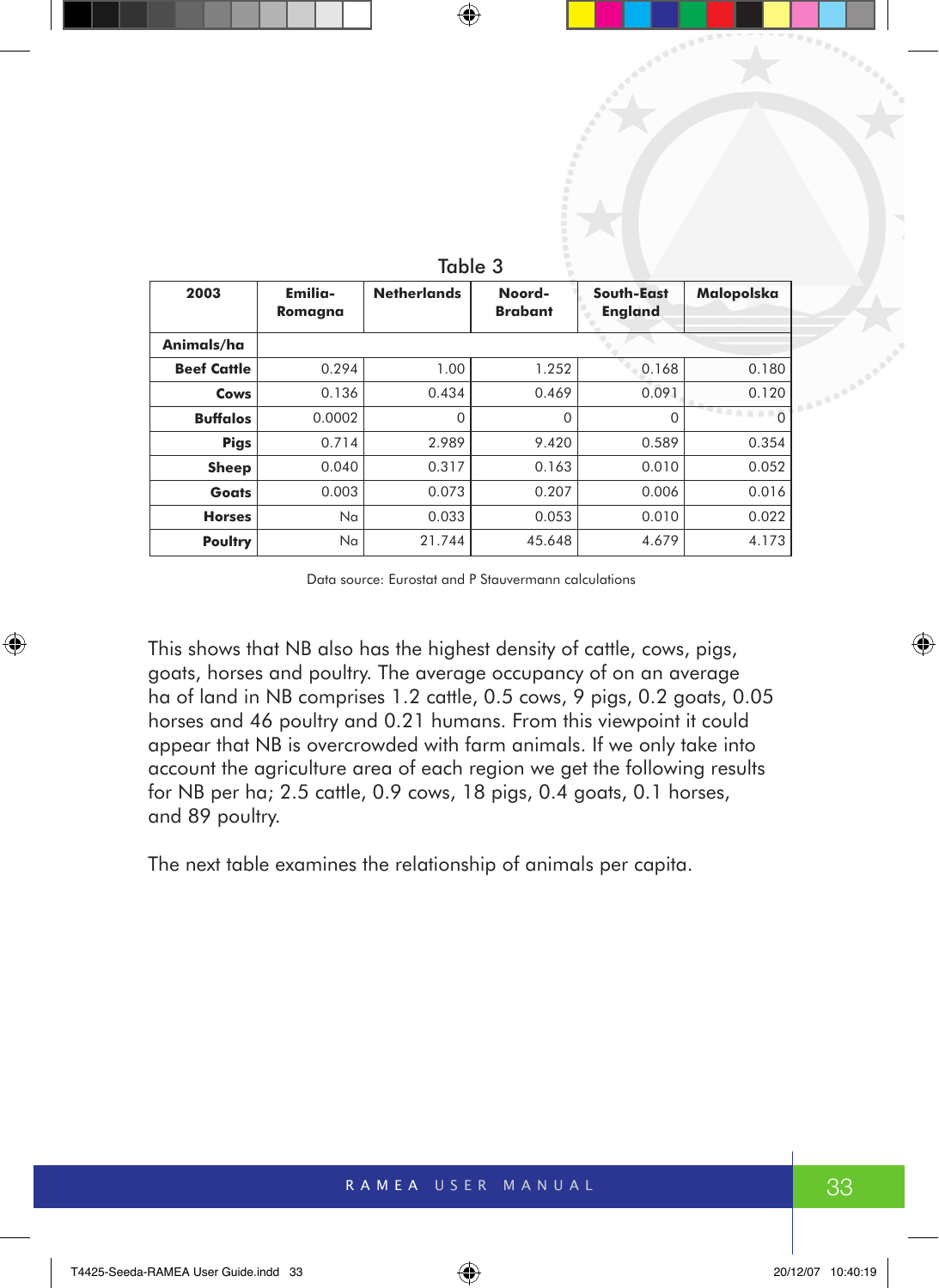| 2003                             | Emilia-<br>Romagna | <b>Netherlands</b> | Noord-<br><b>Brabant</b> | Malopolska | <b>South East</b><br><b>England</b> |
|----------------------------------|--------------------|--------------------|--------------------------|------------|-------------------------------------|
| <b>Animals per</b><br>inhabitant |                    |                    |                          |            |                                     |
| Cattle                           | 0.160              | 0.231              | 0.265                    | 0.084      | 0.061                               |
| <b>Cows</b>                      | 0.074              | 0.099              | 0.099                    | 0.056      | 0.022                               |
| <b>Buffalos</b>                  | 0.0001             | $\Omega$           | $\Omega$                 |            | O                                   |
| <b>Pigs</b>                      | 0.389              | 0.688              | 1.991                    | 0.165      | 0.035                               |
| <b>Sheep</b>                     | 0.022              | 0.073              | 0.034                    | 0.024      | 0.121                               |
| Goats                            | 0.002              | 0.016              | 0.043                    | 0.007      | na                                  |
| <b>Horses</b>                    | na                 | 0.007              | 0.011                    | 0.010      | na                                  |
| Poultry                          | na                 | 5.00               | 9.651                    | 1.953      | na                                  |

Table 4

Data source: Eurostat (2007) and P Stauvermann calculations

In NB this averages out at around 12 animals per capita, compared with an average of around 6 animals per capita for the whole of the Netherlands. This explains why the emissions from farms in Noord-Brabant are relatively high in comparison to the three other European regions, because of the relatively high number and density of farm animals.

Of course other economic sectors are also responsible for emissions; however it should be noted that the agricultural sector is the only economic sector that has been subsidized over the last 40 years both nationally and by the EU. This might raise the question whether, given its high share of emissions, the agricultural sector should continue to be subsidized in the future. The next section looks at the economic dimensions of the Common Agriculture Policy (CAP) subsidies.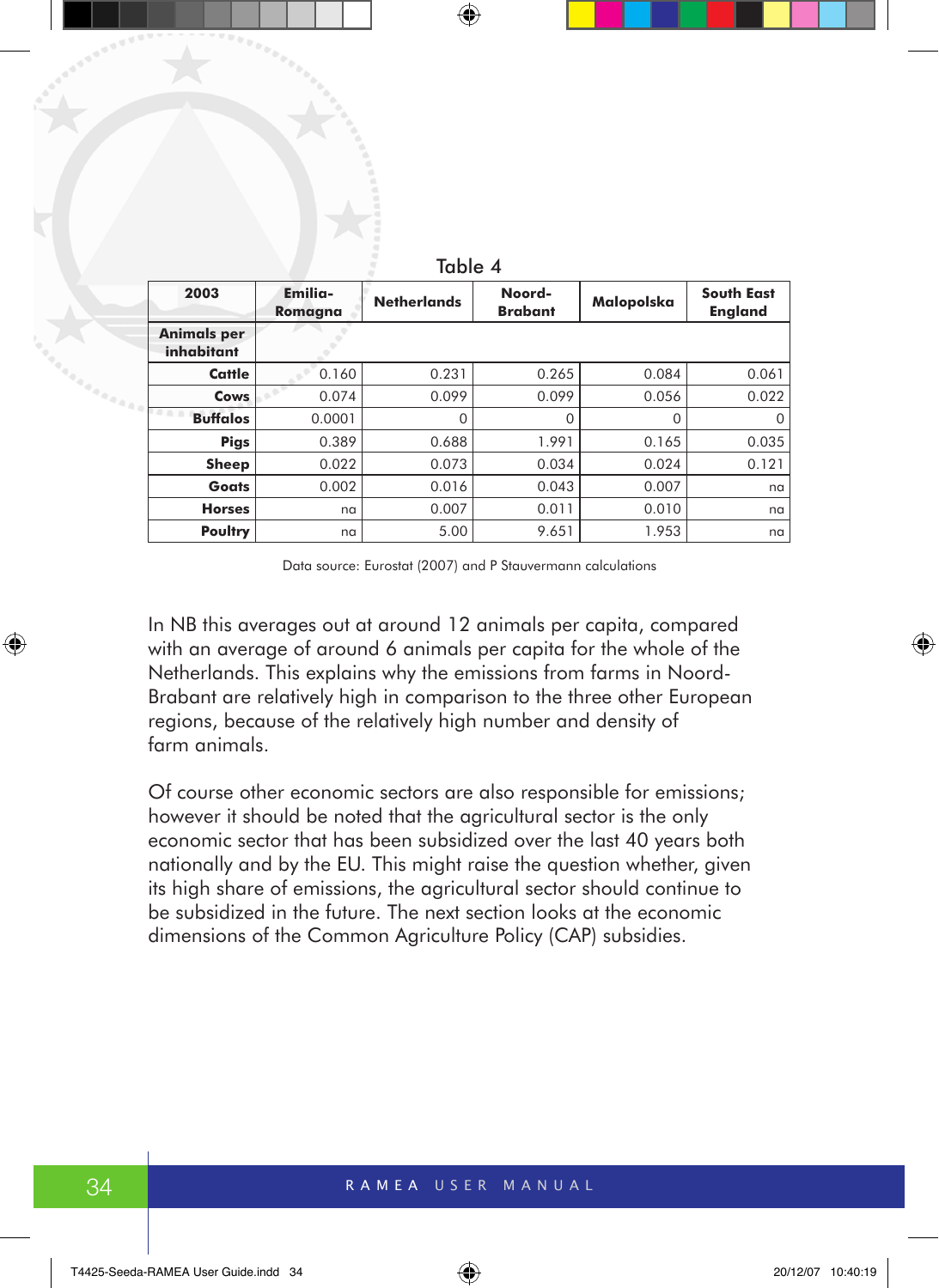#### *The Economic Dimension of Agriculture*

The following table gives an overview of the extent of the Common Agricultural Policy (CAP) of the EU. It should be noted that the reasoning behind the subsidies is not based solely on economic efficiency considerations, but also on historical decisions. The idea in the 1950's was to give subsidies to farmers to guarantee a sufficient level of food production and to avoid the famine experienced during the war years. Since the 1970s it could be argued that this position is no longer tenable. because from a global perspective there is an excess supply of food.

| IUNIV V                   |                          |                          |                          |                             |  |  |
|---------------------------|--------------------------|--------------------------|--------------------------|-----------------------------|--|--|
| <b>CAP subsidies 2005</b> | <b>Taxes for CAP</b>     |                          |                          | <b>Budgetary Loss/ Gain</b> |  |  |
|                           | <b>Total billion EUR</b> | Per capita<br><b>EUR</b> | <b>Total billion EUR</b> | Per capita<br><b>EUR</b>    |  |  |
| <b>Netherlands</b>        | 2.493                    | 153.00                   | $-1.225$                 | $-75.00$                    |  |  |
| Noord-Brabant             | 0.368                    |                          | $-0.180$                 |                             |  |  |
| Poland                    | 1.542                    | 40.00                    | 0.394                    | 10.00                       |  |  |
| Malopolska                | 0.130                    |                          | 0.032                    |                             |  |  |
| United Kingdom            | 5.580                    | 90.00                    | $-1.033$                 | $-17.00$                    |  |  |
| South East England        | 0.727                    |                          | $-0.137$                 |                             |  |  |
| Italy                     | 6.818                    | 118                      | $-1.29$                  | $-22$                       |  |  |
| Emilia-Romagna            | 0.479                    |                          | $-0.089$                 |                             |  |  |

|--|--|

Data source: http://farmsubsidy.org

The second column of the table above indicates the total amount of taxes paid by Dutch taxpayers to the EU, the third column - the amount of taxes per Dutch inhabitant per year, the fourth column - how much CAP subsidies a region or country receives total and in the final column, what that means per capita.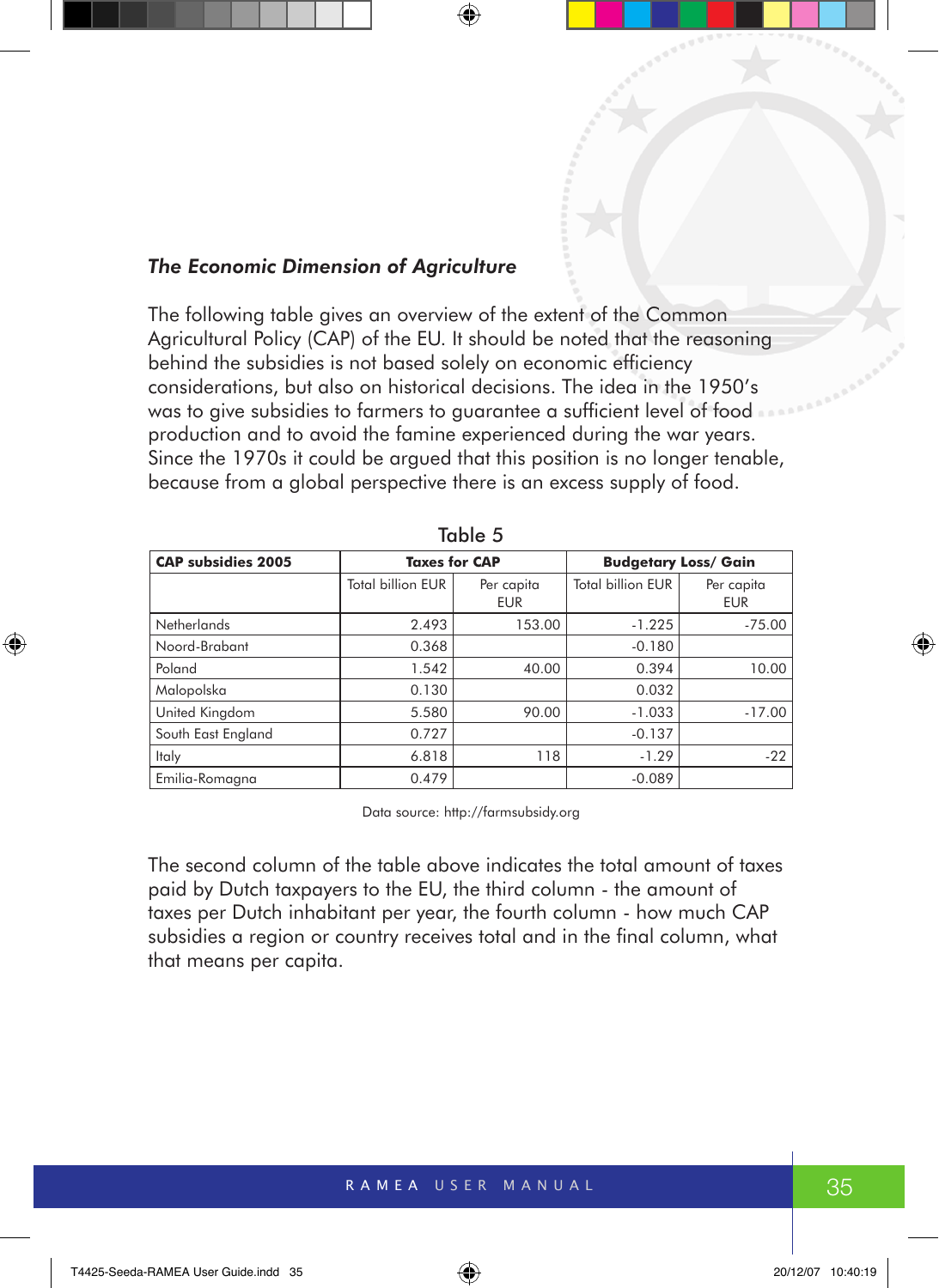This would indicate that every Dutch inhabitant is losing around 75 EUR per year and the Dutch farms receive a total of 1.225 billion EUR, of which the farmers in Noord-Brabant receive 180 million EUR. What does that mean for the specific farm workers and farm land? This can be shown in the following table.

| <b>CAP subsidies</b><br>2005 | Average<br>payment per<br>farm in EUR | Average<br>payment per<br>ha farm land in<br><b>EUR</b> | <b>Average subsidy</b><br>per farm worker<br>in EUR | <b>Share which is</b><br>going to the to<br>the top 10 % of<br>those receiving<br>subsidy |
|------------------------------|---------------------------------------|---------------------------------------------------------|-----------------------------------------------------|-------------------------------------------------------------------------------------------|
| <b>Netherlands</b>           | 9753.00                               | 435.00                                                  | 4503.00                                             | 47.00                                                                                     |
| Poland                       | 652.00                                | 87.00                                                   | 647.00                                              | 42.00                                                                                     |
| United Kingdom               | 14473.00                              | 238.00                                                  | 11546.00                                            | 49.00                                                                                     |
| Italy                        | 2722                                  | 406                                                     | 3622                                                | 69                                                                                        |

Table 6

Data source: http://farmsubsidy.org and P Stauvermann calculations

From the table above it can be seen that the highest subsidy per hectare was paid in the Netherlands (435 EUR per ha) and 47% of all CAP subsidies in the Netherlands are going to the 10% who are receiving the highest subsidies<sup>9</sup>. Probably the average man on the street believes only farmers gain from the CAP subsidies, however this is not the case. The subsidies are going for the most part to food-producing firms such as Nestle or Campina, and not to farmers.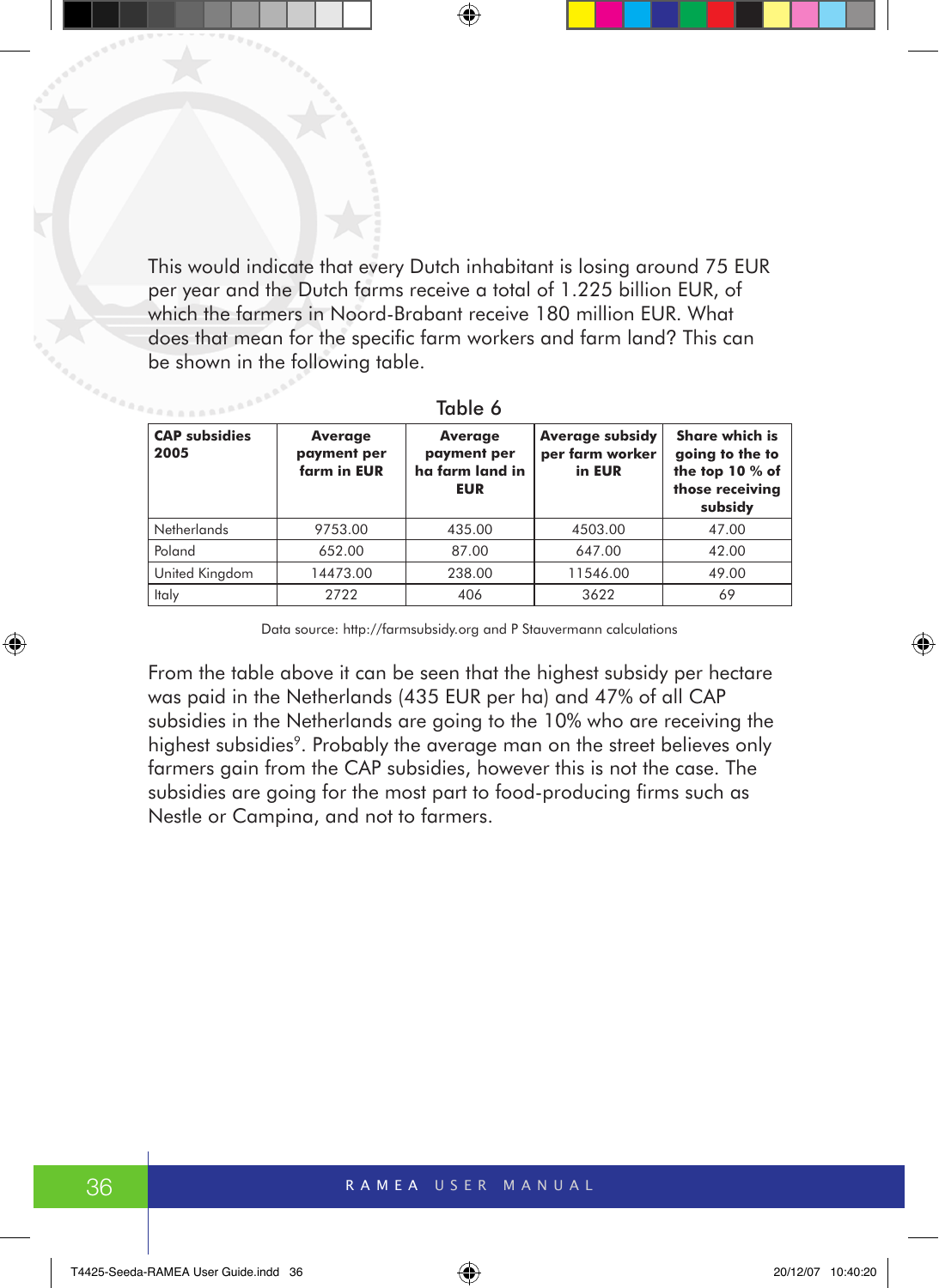Additionally, this indicates that every job in the agricultural sector in NB is subsidized by 4503 EUR, which equates to around one third of the average yearly disposal income per capita in Noord-Brabant<sup>10</sup>. The labour costs per employee<sup>1</sup> (compensation per employee) are 12556.26 EUR per year. This means that the CAP subsidies reduce the labor costs of an agricultural employee in NB by around one third.

So far this analysis has demonstrated that the agricultural sector is highly subsidized - while the Dutch agricultural sector and the food sector realized a trade balance surplus of 13,235 million EUR in 2005. This means that the NL has produced much more in food and agricultural sectors than is consumed in the Netherlands.

For example in 2005 the Netherlands exported live animals and meat<sup>12</sup> with a value of 99,901,000 EUR to West-Africa (Mauritania, Mali, Burkina Faso, Niger, Chad, Cape Verde, Senegal, Gambia, Guinea Bissau, Guinea, Sierra Leone, Liberia, Ivory Coast, Ghana, Togo, Benin). On the other hand, the Netherlands imported live animals and meat with the value of only 584,000 EUR from West Africa. This imbalance of trade, especially with less developed countries, may inevitably have some negative impacts in relation to development policy.

9The top subsidy receivers in Noord-Brabant are for example; COOPERATIE VOEDINGS TUINBOUW NEDERLAND U.A. (27 539 488 EUR in 2005); EUR INTERFOOD BV (11.604.815 EUR in 2005); KONINKLIJKE BUISMAN ZUIVELEXPORT BV (10.808.556 EUR in 2005) ALPHA DAIRY B.V. (230.585 EUR in 2005); AGRI-BEST B.V. (3.382.796 EUR in 2005); VAN MELLE NEDERLAND B.V. (2.944.062 EUR in 2005); SENSUS OPERATIONS C.V. (12.588.603 EUR in 2005); CAS FOOD SERVICES B.V. (11.468.910 EUR in 2005). (data from: http://farmsubsidy.org ).

<sup>10</sup> The average disposable income per capita in NB was 12800 EUR in 2003 (CBS).

<sup>11</sup>Labour costs are defined as the sum of the gross salary and social security contributions. The figures are based on the CBS and P Stauvermann calculations.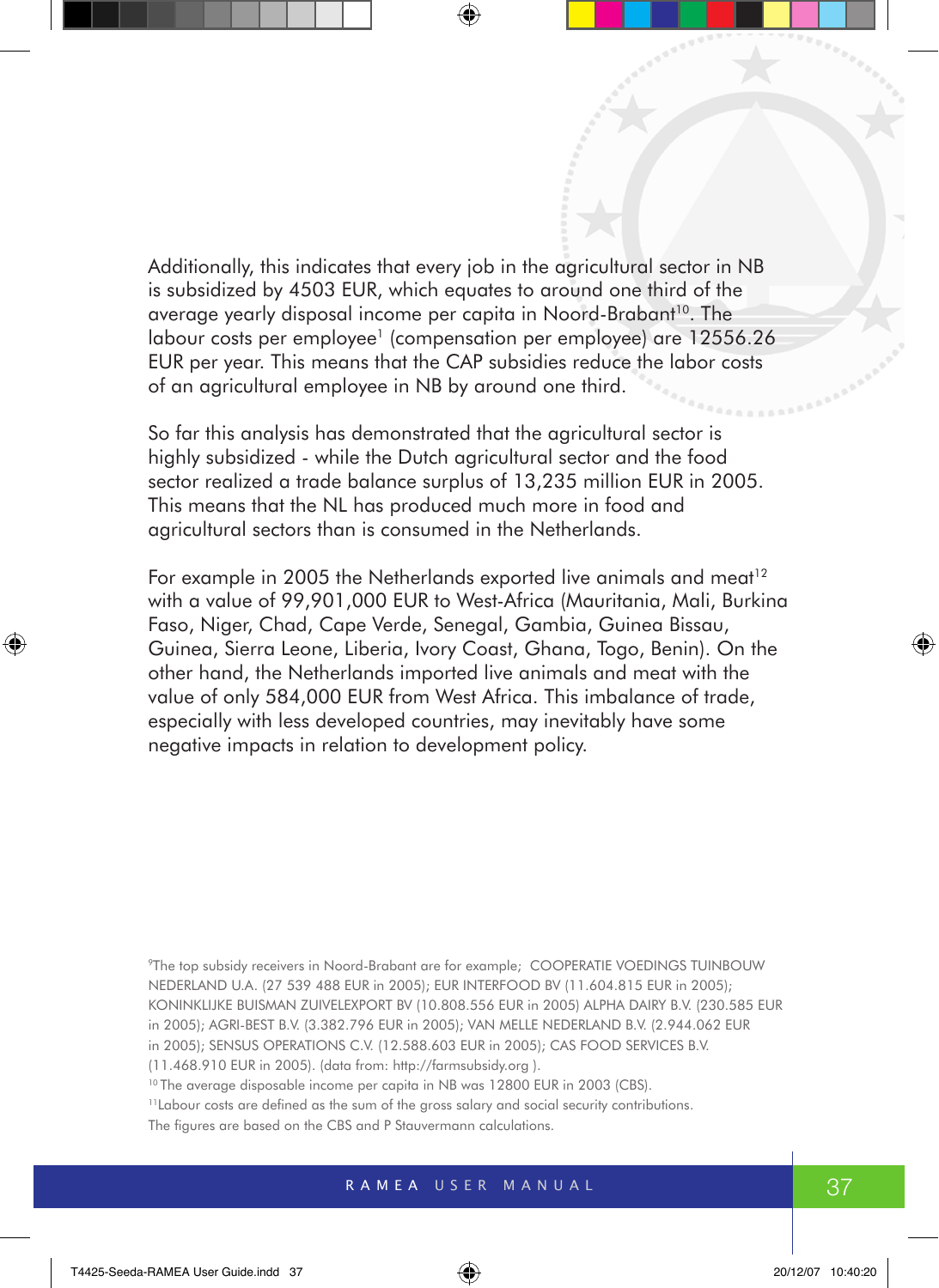#### 4.2.2 Analysis of the Findings - The Development Aid Dimension

A key objective of development policy is to help less-developed countries (LDCs) to develop their own industries, with particular emphasis on the agricultural sector to avoid famine. However, we have seen that a large part of the Dutch agricultural production is exported. What are the consequences for LDCs?

Taking the poultry market in Ghana as an example, in 1992 the Ghanaian poultry farmers provided 95% of their domestic poultry market, but by 2001 the Ghanaian poultry farmers served only 11% of this market.<sup>13</sup> It has been estimated that Ghana has just around 400,000 poultry farmers, a large proportion of which are unemployed. One third of the poultry meat sold in Ghana has been supplied by Dutch poultrymeat-producing firms, e.g. Nutreco, located in Boxmeer, Noord-Brabant, sold poultry-meat worldwide to a value of just around 3.5 billion EUR. On aggregate 8% of the total poultry exports from the EU are sold to the Ghanaian market.

It should be noted that the exported poultry meat has in principle, no value, because it consists only of the parts of the poultry, which can not be sold within the EU (e.g. chicken legs, chicken necks, chicken wings, chicken heads etc.) like chicken fillets. Alternatively within the EU, these parts could only be sold for the production of animal meal, which is not very attractive. It should also be noted that most of the exported poultry is frozen.

It is also important to note that in addition to the CAP subsidies, the EU also pays an export subsidy so that the export price is competitive. This has also had a significant impact on the Ghanaian poultry market. The minimum local price<sup>14</sup> per kg of locally-produced poultry meat is just around 28,000 cedis (Ghanaian currency) in 2005 whereas the price of imported poultry meat is only 16,000 cedis per kg. The consequence was and is that Ghanaian poultry farmers are being driven out of their own market and becoming increasingly unemployed.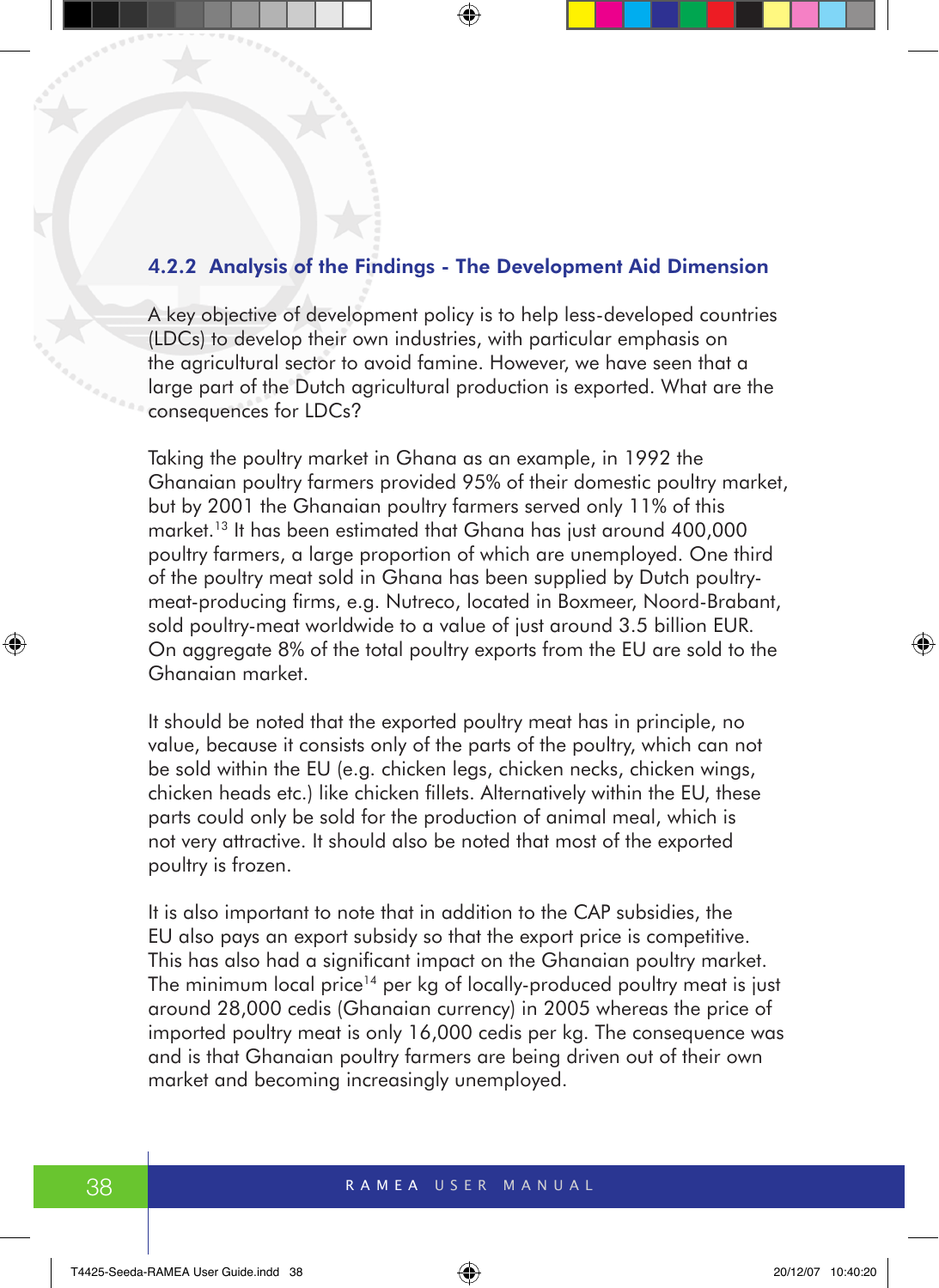According to Khor (2005) around 40% of all poultry farmers in Senegal have gone out of this business because they could not compete with the European suppliers. The price difference is mainly due to the fact that the export value per ton of poultry of 809 EUR was subsidized by 254 EUR per ton in 2002.

A second negative impact of the imported frozen poultry meat is that maintaining the freezing temperature during transit cannot be guaranteed, which can lead to health problems associated with salmonella and other dangerous bacteria. Interruptions to the refrigeration systems are partly due to a lack of cold stores and refrigerators and partly to a lack of knowledge amongst local consumers on how to treat frozen meat. As a consequence, between 15% and 85% of the imported poultry-meat is infected with salmonella (see Khor (2005)). It is easy to imagine that the consequences of an infection in West Africa are likely to be much more significant compared to a similar infection in Europe.

This is further emphasized if one takes into account the fact that 78% of the Ghanaian population has a per capita disposable income lower than 2 US-\$ a day and 45% of the population has a disposable income of less than 1 US-\$ a day; and the GDP per head is only 2700 US-\$ a year. As a measure of the importance of the agricultural sector in Ghana, it should be recognized that agricultural share of total production is 37.3% (2006) and 60% of the labour force is employed in the agricultural sector.

<sup>12</sup>consisting of: live animals, meat and edible meat offal, fish, crustaceans, molluscs and other aquatic vertebrates, milk and dairy products; birds' eggs; natural honey; edible products of animal origin, not elsewhere specified or included.

13See Atarah (2005).

<sup>14</sup>This minimum price would guarantee the subsistence level of poultry farmers.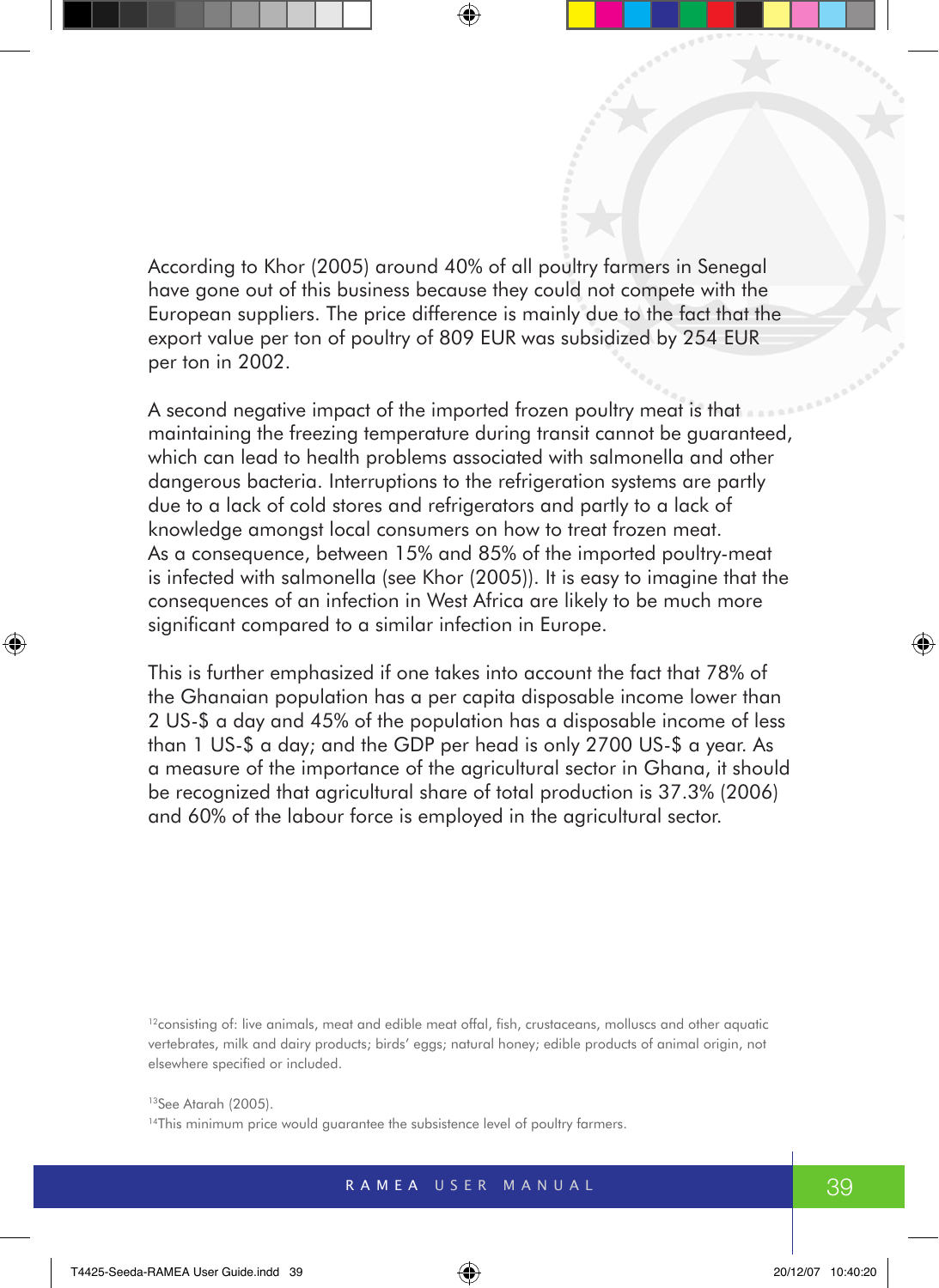However, the Dutch government donates 24,000,000 EUR to Ghana per year - or just around one EUR per Ghanaian inhabitant per year. The Netherlands are the fourth largest supporter of Ghana, behind the World Bank, USA and United Kingdom. It would therefore appear that whilst on the one hand the Dutch government is helping Ghana to develop the economy, on the other, the economic development of the country is being undermined by subsidized Dutch exports of agricultural goods. These two policy measures would therefore appear to be in direct contradiction with each other. While this case study has only concentrated on one example, the same may be true for other agricultural goods and other lessdeveloped countries.

### 4.2.3 Implications of the Findings

On the basis of the analysis so far, it could be concluded that the agrarian policy of EU cannot be justified on normative grounds. In short, the farmers receive subsidies which lead to an excess supply of agricultural goods and thereby to an increase in emissions. Because the excess agricultural supply can not be sold within the EU, the EU offers export subsidies to export these goods. However, because these goods are sold at a price that is below the world market price these exports are undermining the agricultural sectors in less-developed countries. As a consequence of the poor economic performance of these less-developed countries, the EU countries compensate part of the economic damage with development aid.

<sup>15</sup>60% of the poultry meat market will be served by firms from the Netherlands and Belgium. (see Khor (2005). <sup>16</sup>See Khor (2006).

<sup>17</sup>The numbers are taken from the Dutch ministry of development aid affairs and the CIA world fact book. See: www.minbuza.nl and www.cia.gov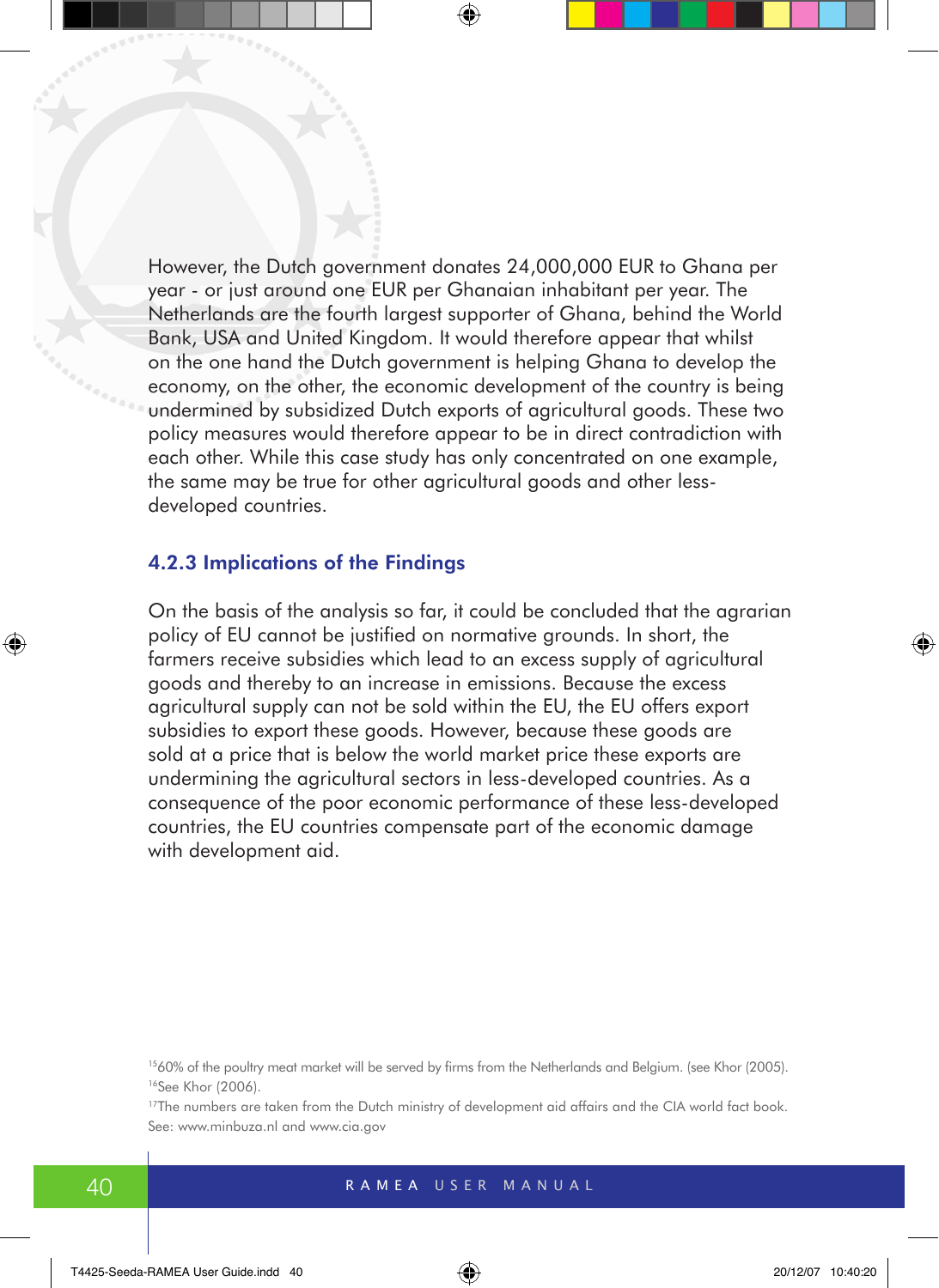#### 4.2.4 Use of the Findings

Without doubt, the agriculture in both Noord-Brabant and the Netherlands has an intrinsic value to the majority of Dutch people. The abolition of the whole sector is thus not an option. An alternative could be to look to changing the production processes within the agricultural sector, e.g. changing to less-intensive farming and /or from conventional to organic farming.<sup>18</sup>

It should be noted that the Noord-Brabant's agricultural land area is just around 19% (2003) of Dutch agricultural land, but the proportion of land used for organic production in Noord-Brabant amounts to only 11% (2003) of the whole country. The share of organic farms is only 1.35% (2003) in the Netherlands and only 0.84% (2003) in Noord-Brabant.19 These shares are very low in comparison to e.g. Austria, where the share is 10%. A change towards organic farming could lead to a significant reduction in emissions, as can be seen in the following table, which compares the emissions per ha for two types of soil.

| Soil                | Alumina                                  |                                      |         |                                          | <b>Sandy Soil</b>                    |         |
|---------------------|------------------------------------------|--------------------------------------|---------|------------------------------------------|--------------------------------------|---------|
|                     | Conventional<br>Artificial<br>fertilizer | Conventional<br>Animal<br>fertilizer | Organic | Conventional<br>Artificial<br>fertilizer | Conventional<br>Animal<br>fertilizer | Organic |
| CO <sub>2</sub> /ha | 3140                                     | 3041                                 | 2072    | 2644                                     | 2435                                 | 2230    |
| $N_2O/ha$           | 9.0                                      | 11.3                                 | 5.8     | 10.2                                     | 11.1                                 | 7.0     |
| GHG/ha              | 5942                                     | 6558                                 | 3844    | 5900                                     | 6071                                 | 4652    |

| × | I |  |
|---|---|--|

Data source: Bos, de Haan & Sukkel (2007)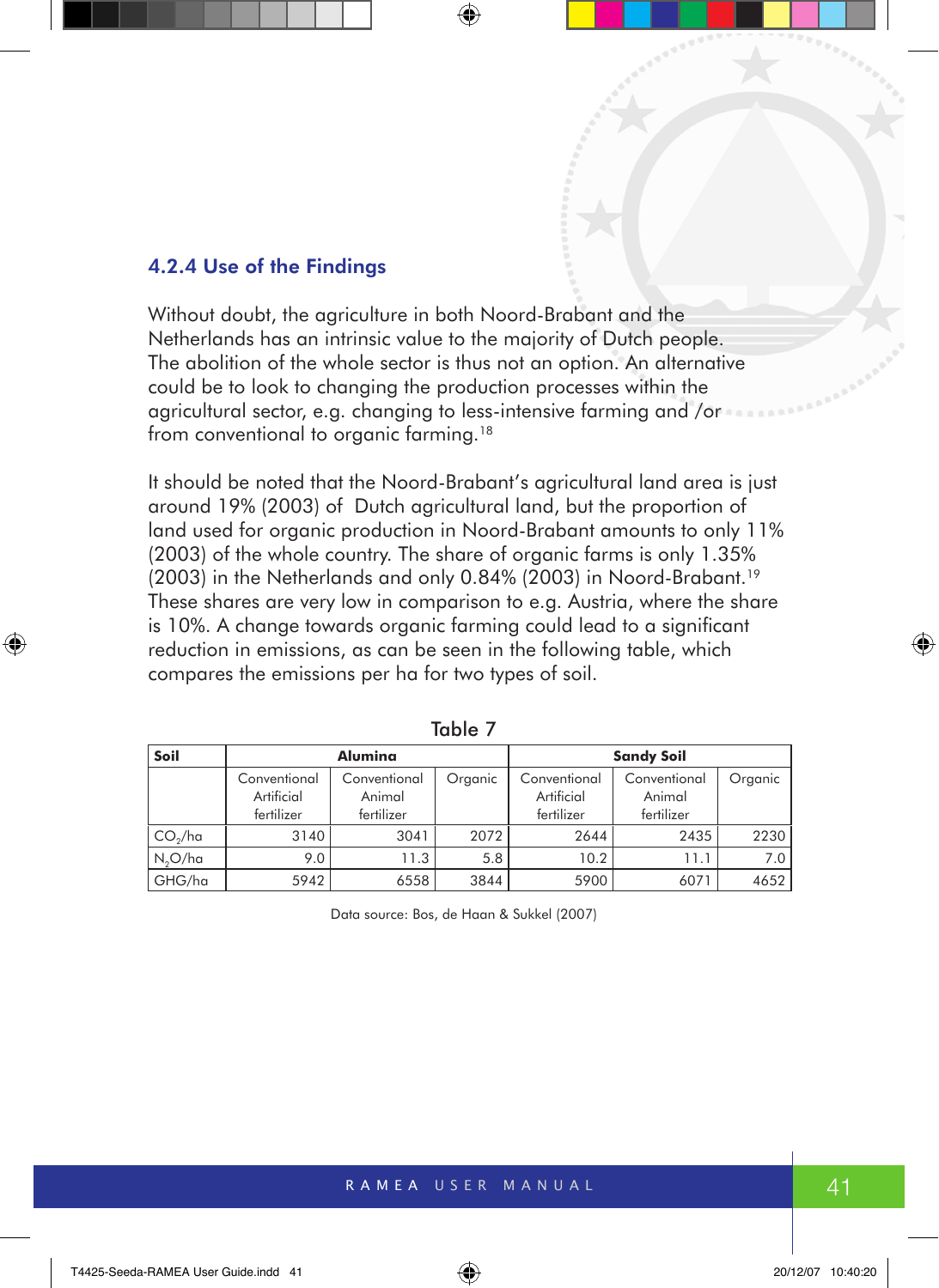Given these numbers, it is possible to calculate the possible emission reduction of a change from conventional to organic farming; the change lies between 8.41%-48.67% with an average reduction rate of 27.73%. A rough estimate of the absolute reduction of  $CO<sub>2</sub>$  emissions in Noord-Brabant for 2003 would indicate a reduction of 450 million  $kq CO<sub>2</sub>$ . The whole country could thus reduce  $CO<sub>2</sub>$  emissions by 2619 million kg  $CO<sub>2</sub>$ . For the province of Noord-Brabant that would mean a reduction 1.77% of all  $CO<sub>2</sub>$  emissions, and 1.59% reduction of  $CO<sub>2</sub>$  emissions for the whole of the Netherlands.

One of the principal arguments against organic farming is based on the higher production costs in comparison to conventional farming. However taking a look at the literature<sup>20</sup> gives a slightly different picture, where it is shown the even for different farm types organic farmers are ultimately better off because although the costs are increased, the organicallyproduced goods are sold for a higher price than conventionally-produced goods. The price difference of both types of farming lies between 60%-90%, depending on the product. The following graphs represent the income differentials between conventional farming and organic farming.

<sup>18</sup>Here we use the term "organic farming" in the sense of the International Federation of Organic Agriculture Movements (IFOAM), which defines organic farming: "The role of organic agriculture, whether in farming, processing, distribution, or consumption, is to sustain and enhance the health of ecosystems and organisms from the smallest in the soil to human beings." (See: http://www.ifoam.org/about\_ifoam/principles/index.html). This definition coincides with the European Union regulations EEC 2092/91 in combination with EC 1804/1999. <sup>19</sup>Note: the percentages are average values, because some differences exist regarding the different types of farms.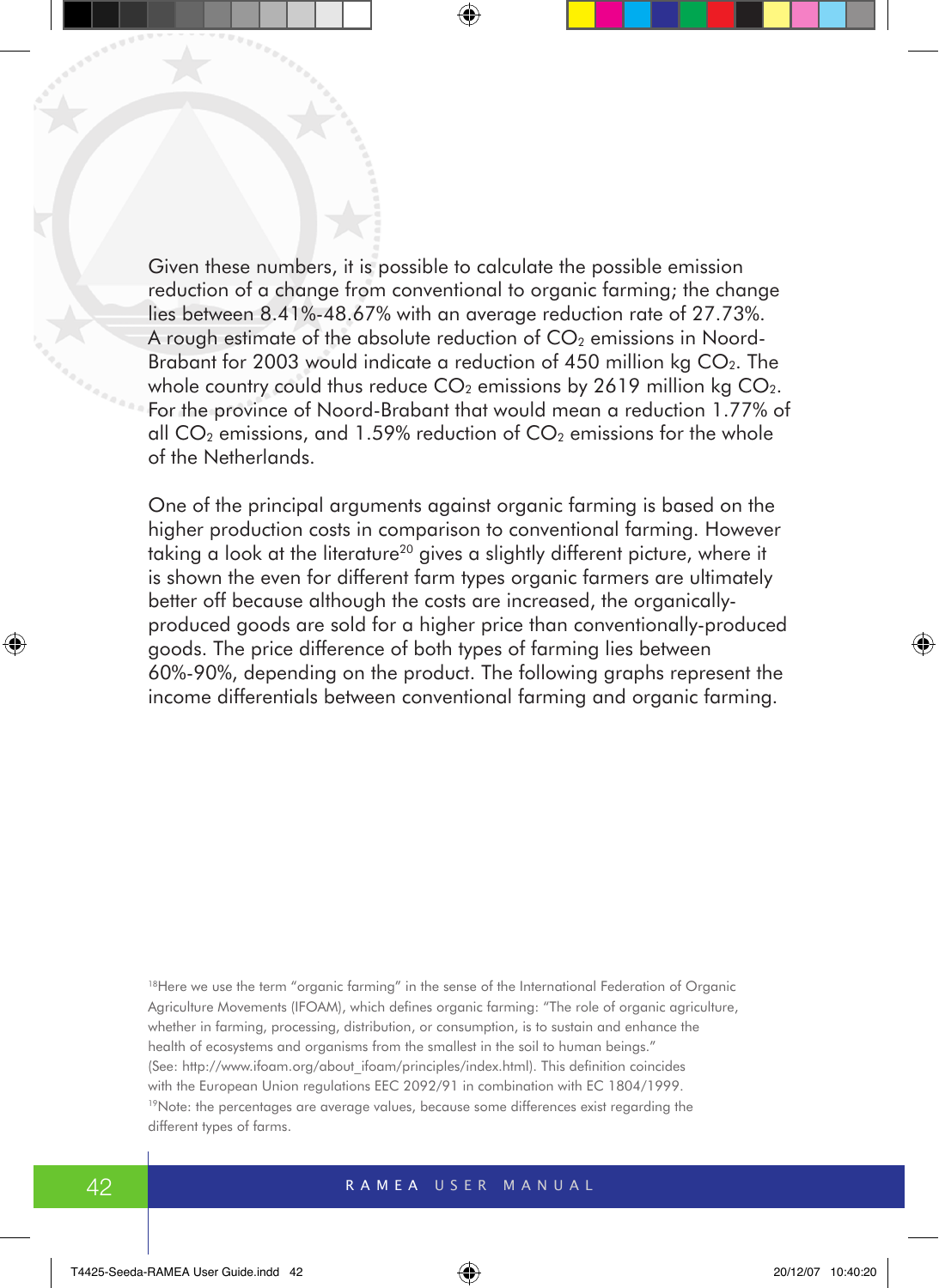

This indicates that the incomes of organic farmers were almost equal to or higher than the incomes of comparable conventional farmers in the period 1990-2003.

What powers does the regional government have at its disposal to improve this situation? In the first instance, an advisory institution could be formed, to give farmers advice about the advantages to the farmer in converting their farms into organic farms. As investments must be made mainly in the transition phase, the region could offer credits at a lower rate of interest than the market rate, possibly even at a rate of zero.

This could possibly be financed by through the removal of CAP subsidies, where Noord-Brabant would gain just around 180 million EUR per year. This money could be used to compensate the interest rate loss to finance the credits and to finance the advisory institution.